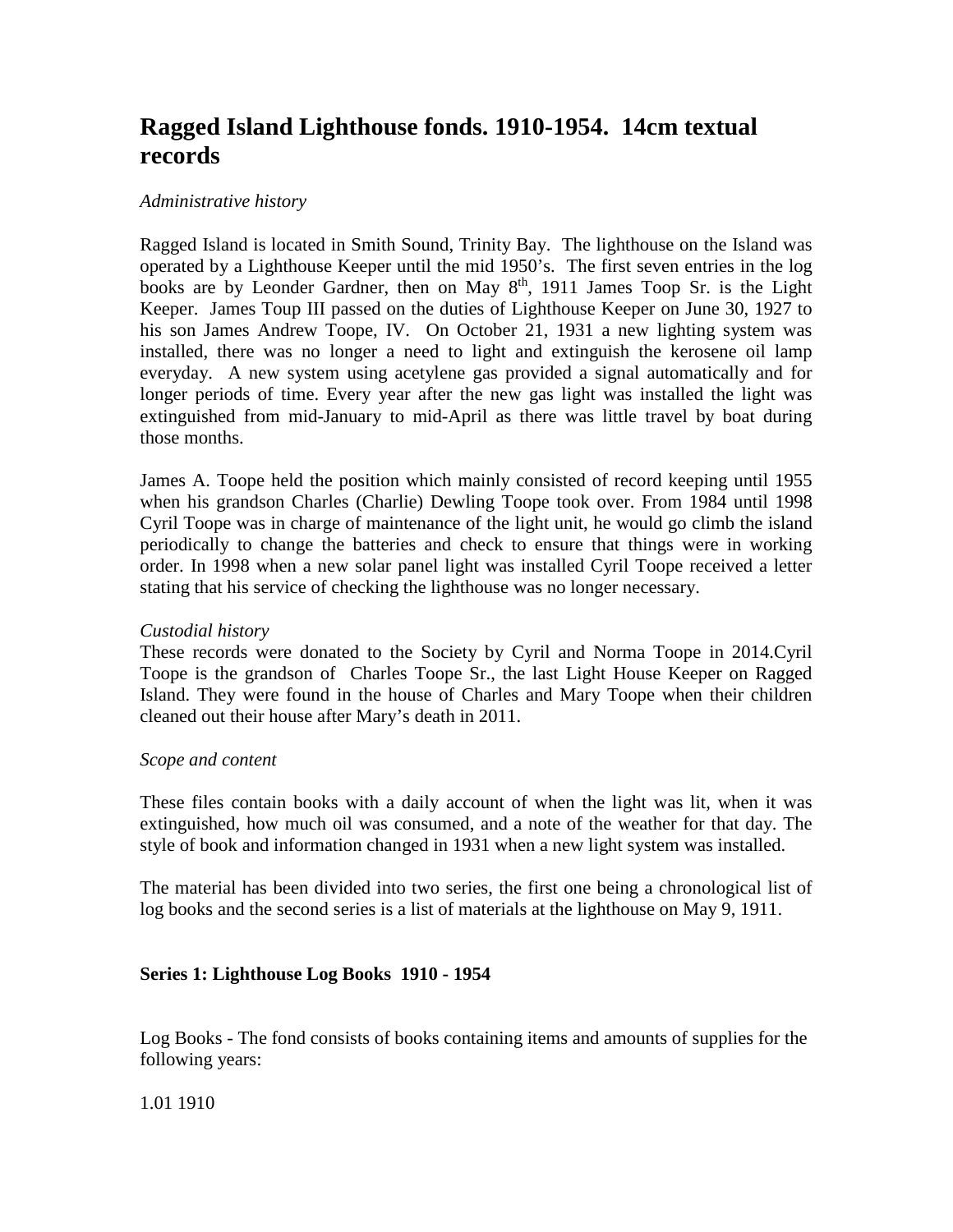| 1.02 1911     |  |
|---------------|--|
| 1.03 1912     |  |
| 1.04 1913     |  |
| 1.05 1914     |  |
| 1.06 1917     |  |
| 1.07 1918     |  |
| 1.08 1919     |  |
| 1.09 1920     |  |
| 1.10 1921     |  |
| 1.11 1922     |  |
| 1.12 1923     |  |
| 1.13 1924     |  |
| 1.14 1926     |  |
| 1.15 1927     |  |
| 1.16 1928     |  |
| 1.17 1929     |  |
| 1.18 1930     |  |
| 1.19 1931     |  |
| 1.20 1932     |  |
| 1.21 1933     |  |
| 1.22 1934     |  |
| 1.23 1935     |  |
| 1.24 1936     |  |
| 1.25 1937     |  |
| 1.26 1938     |  |
| 1.27 1939     |  |
| 1.28 1940     |  |
| 1.29 1941     |  |
| 1.30 1942     |  |
| 1.31 1943     |  |
| 1.32 1944     |  |
| 1.33 1945     |  |
| 34 1946<br>1. |  |
| 1.35<br>1947  |  |
| 1.36<br>1948  |  |
| 1.37<br>1949  |  |
| 1.38<br>1950  |  |
| 1.39<br>1951  |  |
| 1952<br>1.40  |  |
| 1.41<br>1953  |  |
| 1.42<br>1954  |  |

**Series 2: List of Supplies**